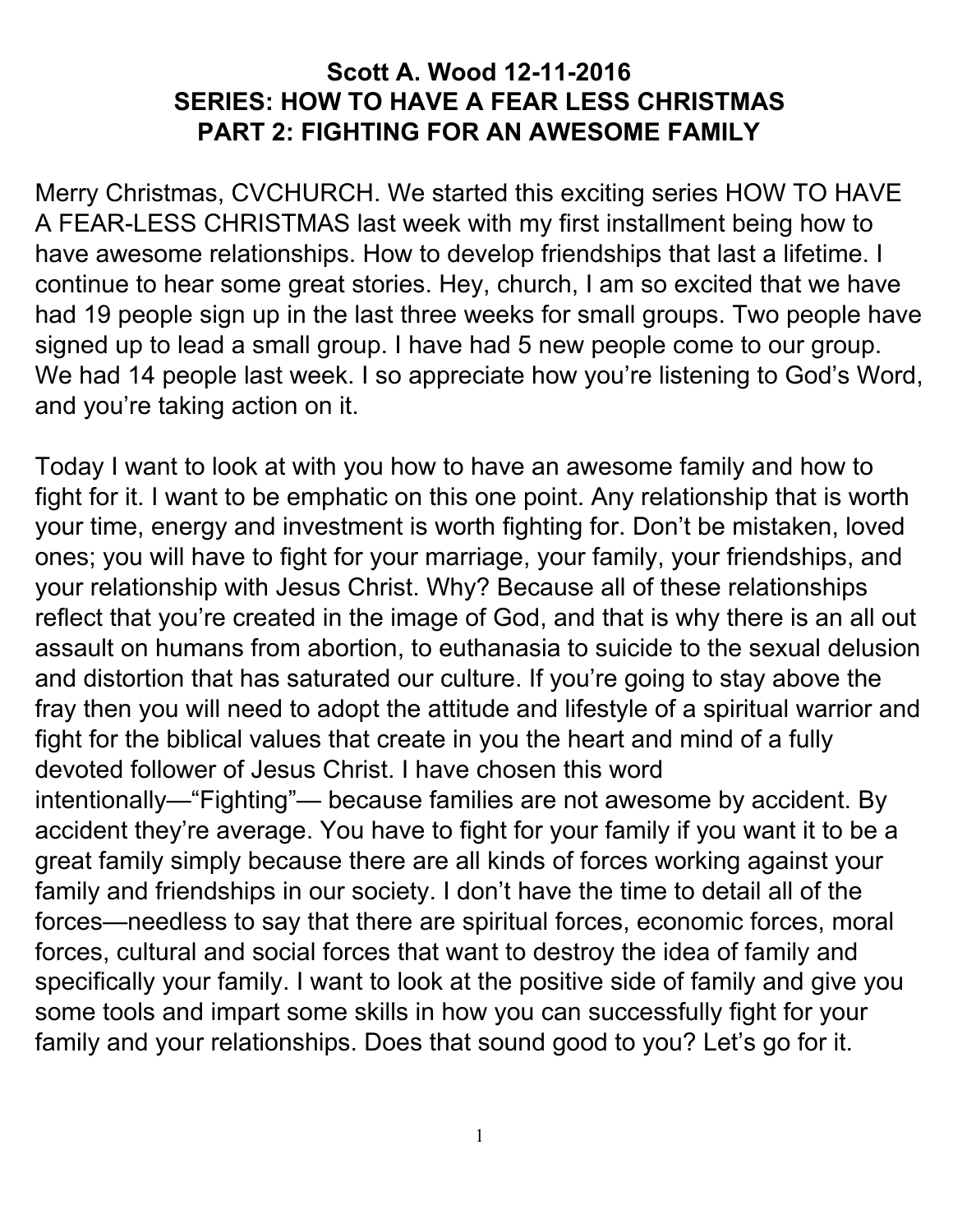When the families of Jerusalem were under attack thousands of years ago, the leader Nehemiah said to the people he was leading in Nehemiah 4:14 **"Don't be afraid of the enemy! Remember the Lord, who is awesome, great and glorious, and fight for your brothers, your sons, your daughters, your wives, and your homes!"** Nehemiah was appealing to their care and interest to protect their families. No matter where you are on the continuum of families—whether you're just starting out or your family looks like it could be disintegrating or you're starting a new family, it's not too late to fight to make your family better. What I want to do today is share from God's Word and 39 years of marriage, 31 years of being a father and for over 40 years of working with families all along the continuum. I have seen families that were divorced and then they remarried. I have worked with couples who were separated, sometimes for a long time, get back together. I have worked with blended families and culturally diverse families. Here at CVCHURCH, we're here to fight for you and with you and your family. The first symbol of an awesome family is the board game called **CANDYLAND (pic)**. Here is the reason why.

#### **I. Awesome families are playful**

It's the first common denominator of great families. They know how to play. They know how to have fun. They enjoy life together. This is the missing ingredient in so many families today. Today our families are too busy, too tired, too negative, too worn-out, and too serious. Who wants to come home from school to that? Families should be fun. Recently I read an article on a survey of what kids in CA answered when asked what fun things does your family like to do together. Here were some of the responses. I like to spend time with them and go swimming. I just like to be with my family. I guess my favorite is to go to parties and fun places with my family. I like to go to Lego Land and ride trains. I like to help my mom cook. Go to the skate park. Play tennis. I like to go bike riding. Go surfing. Bake cookies with my dad. Play tag. I like to do crafts. Go to Disneyland. Open presents with my family at my birthday and Christmas. Play board and card games. Go to church. I like to have family dinners together. I like to read the Bible with my parents. Here is the truth parents. Your family is not a boot camp. Parents are not the drill sergeants. Your family is not a business and parents are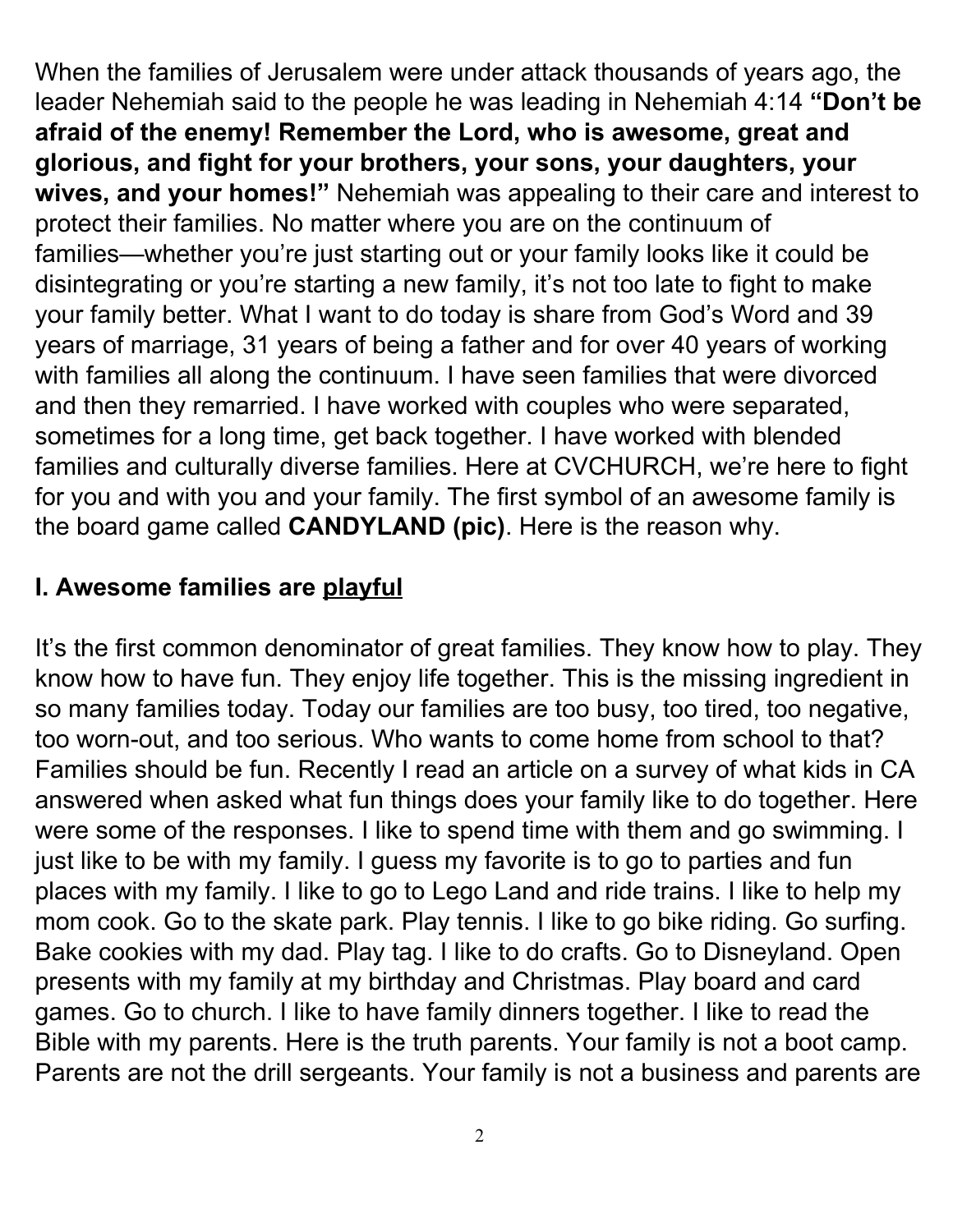not the CEO's. And your family is not a laboratory experiment, and you parents are not the research scientists experimenting on the kids. Will add a little of this and a little of that. We're going to make the perfect child. There is no perfect child, and there is no perfect family.

The Bible says that play is an important part of your life. Play is essential to adults not just to children. In fact, play is connected to creativity. The more play you have in life the more creative you're going to be. Solomon says in Ecclesiastes 8:15 **"I commend the enjoyment of life." "People ought to enjoy every day of their lives, no matter how long they live."** Ecclesiastes 11:8a (NCV). **"Enjoy life with your wife, whom you love."** E cclesiastes 9:9 (NIV).

1 Timothy 6:17 says, **"God generously gives us everything for our enjoyment."** Do you realize that everything in the world God created He created for you to enjoy? Listen! God wants life to be enjoyed not merely endured. And a lot of you are simply enduring life. God wants you to enjoy life with your family. The wisest man who ever lived, Solomon, says that I recommend, I commend, the enjoyment of life. God says everything created is for enjoyment. If you're too busy to enjoy life, you're too busy. God meant for you to play and have some fun.

I have a confession to make. As our kids were growing up I was more of the rule keeper for the family and Kathe was more of the funmeister. The genius in both of our kids, Benjamin and Whitney is that their friends say they're both so fun. Whitney's health can slow her down but Benjamin goes 1,000 miles ahead in fun. Almost every weekend there in another state doing something fun. I have had to check myself that I don't throw water on his desire or on Kathe's desire to have fun. Please write this down in your notes. **"People don't remember what you say but they will remember how you made them feel."** Hear me, parents, especially with kids under 16 in your home. You can always buy things. Kid's don't need things. They need your time. They need fun with the family and in the home. They want the home to be fun, not a boot camp or a laboratory. They simply want time with you, dad, with you, mom. The first symbol of an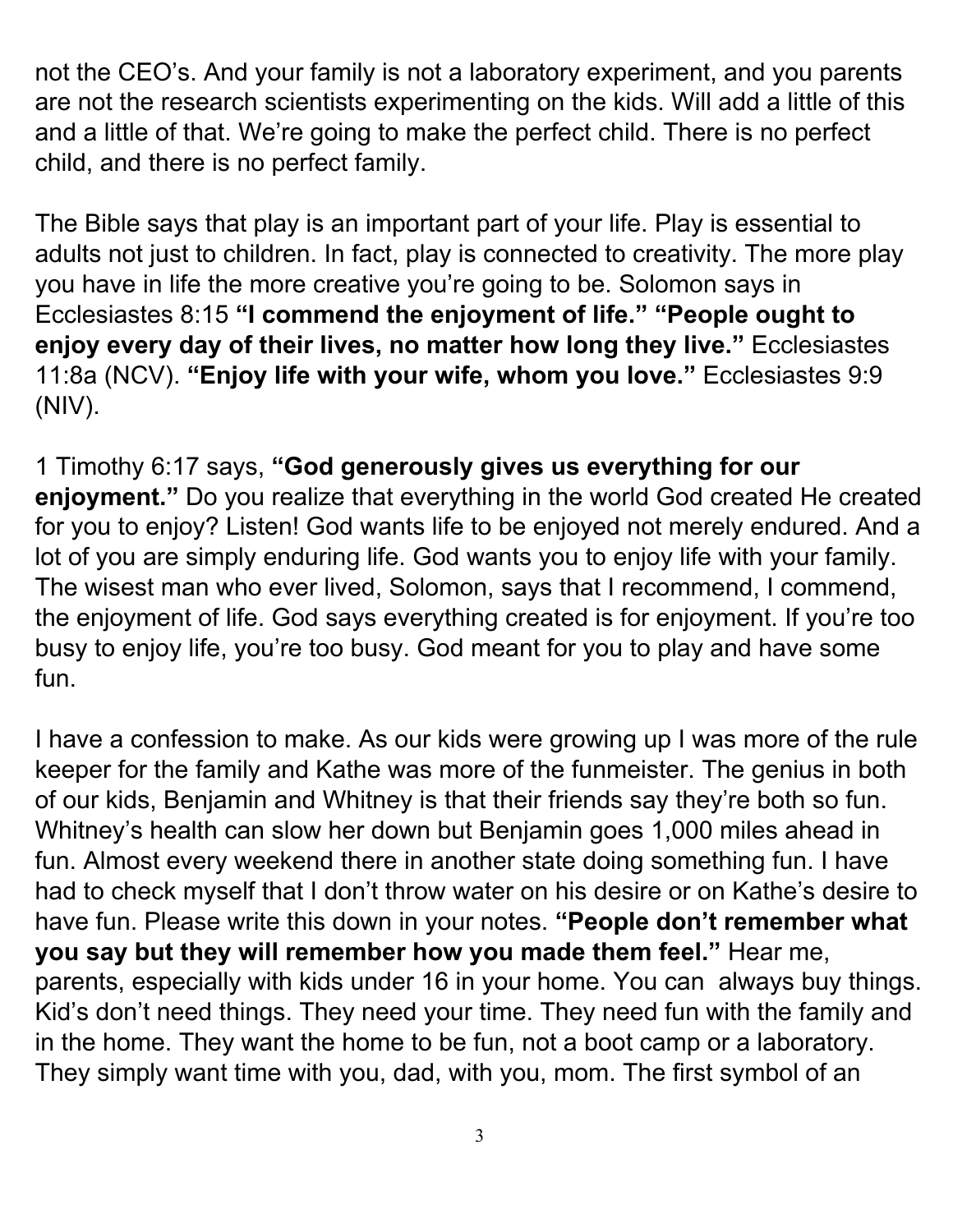awesome family is the game Candyland. The second symbol of an awesome family is a **watering can (pic)**.

#### **II. Awesome families encourage growth**

Families are meant to create an atmosphere for lifelong learning. They are meant to help each other develop and grow. They are meant to encourage the discovery for each person in the family's shape—S.H.A.P.E. We have a seminar that is called LD 301. It helps you discover your Spiritual gifts, Heart, Abilities, Personality, Experiences. It will be taught in the New Year. If that piques your interest please fill out your CC and let us know you want to attend. The families that don't grow tend to bore because you get into ruts pretty easily. Look at how Jesus grew. Luke 2:52 says, **"Jesus grew in wisdom and in stature and in favor with God and all the people."** Jesus grew in four areas, and so should we. You grow in wisdom. That's intellectual growth. You grow in stature. That's physical health. You grow in favor with God which is spiritual growth. And you grow in favor with others. That's social growth. Every person in your family needs to be growing in all four of these areas. Not just the kids but you dad. You mom. You brother. You sister. You want to be growing physically, mentally, spiritually and socially. Here is a question you want to ask yourself. How am I going to be different a year from today? Do you know more than you knew a year ago? Are you closer to God than you were a year ago? Are you more loving that you were a year ago? Awesome families encourage growth. Average families just stay the same. No one changes or grows.

# **A. What are we to learn from our families?**

# **1) What to do with feelings**

This is one of the most important skills you can learn. How do I handle them? What do I do with them? Awesome families care about feelings and help you learn how to recognize your feelings, how to name your feelings, and how to open up to your feelings, how to identify your feelings, and how to express them in a healthy manner. When kids leave their families and they haven't learned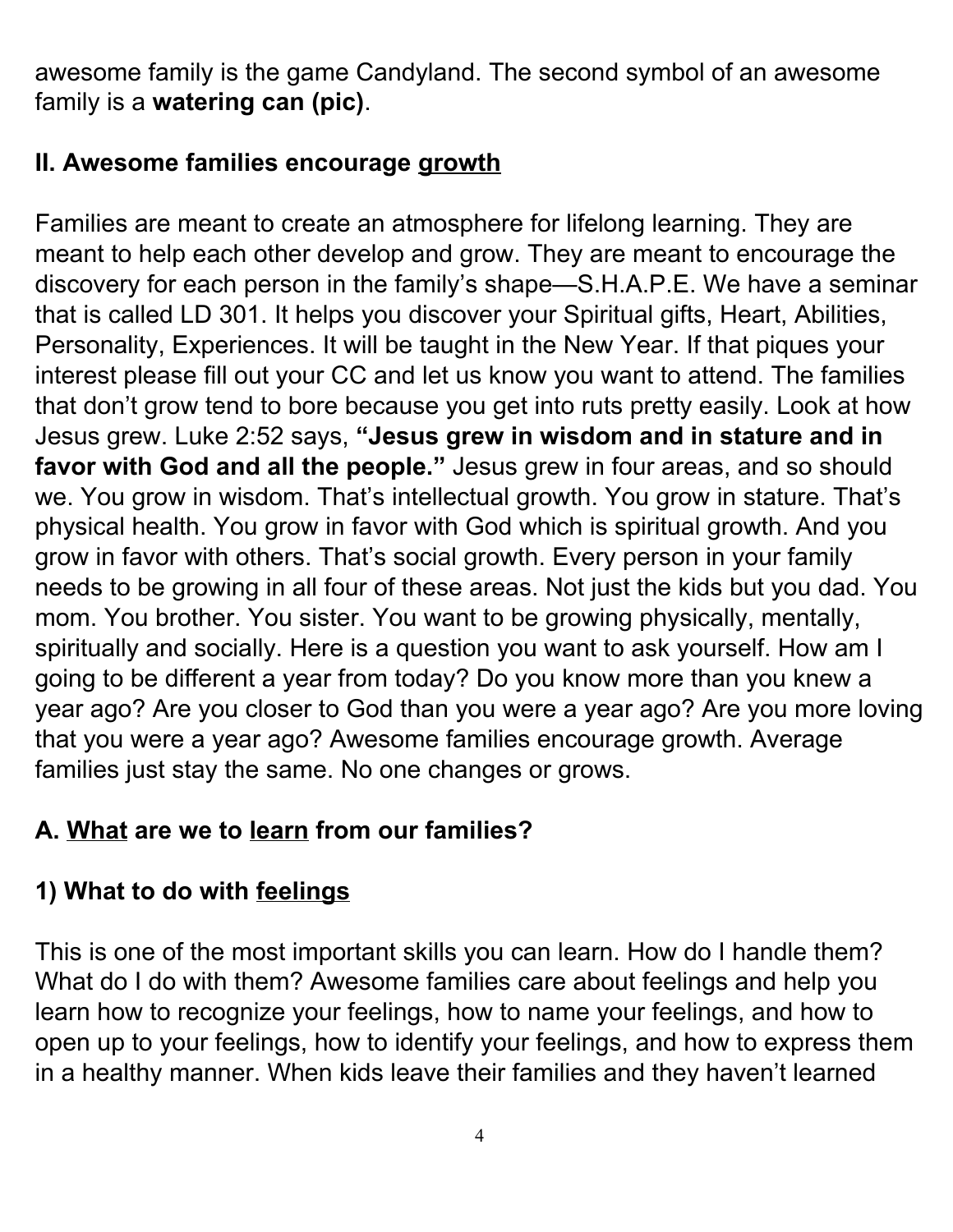how to deal with their emotions, they leave emotionally crippled. We have more mental illness and emotionally disturbed people than ever because they did not learn from their families how to deal with their emotions. This is a leading reason for being a member of a local church where you feel you fit and belong. You can learn how to deal with your emotions from other brothers and sisters. You do this by becoming a part of a small group. You can get involved with our Celebrate Recovery ministry. You develop good friendships.

### 2**) How to handle conflict**

When a person leaves their family, and they haven't learned how to deal with conflict, they're going to have problems in all of their relationships, especially if they get married and have children. Children must see their parents and how they resolve their conflicts in front of them showing how we resolve hurts, difficulties, anger, etc. What happens for most people in conflict--they become either a mute or a martyr or they become a maniac. They either hold it in or they explode. Please hear me, loved friends--if you don't learn how to deal with conflict you tend to become a skunk or a turtle. Skunks, when they get upset they just spray you and stink the place up. A turtle when they get hurt they pull into their shell and isolate and pull back out of fear of conflict. Pretty often skunks marry turtles. Don't look at each other or nudge the other person but you know who the skunks are and who the turtles in your family are. There are those who are the aggressors and those of you who pull back. Neither one of these are affective approaches.

## **3) How to handle loss**

We all will experience big and little losses throughout our entire lives. An awesome family doesn't belittle losses of any size but helps their members how to grieve. I will never forget when Whitney's dog, Patches, died. We went on a two-day get away, and in a dream Whitney woke up in the morning and was crying and said something bad has happened to patches. Something very unfortunate happened when one of our neighbors was to take care of our dog, and they didn't, and he died. We did not make light of her loss. We all mourned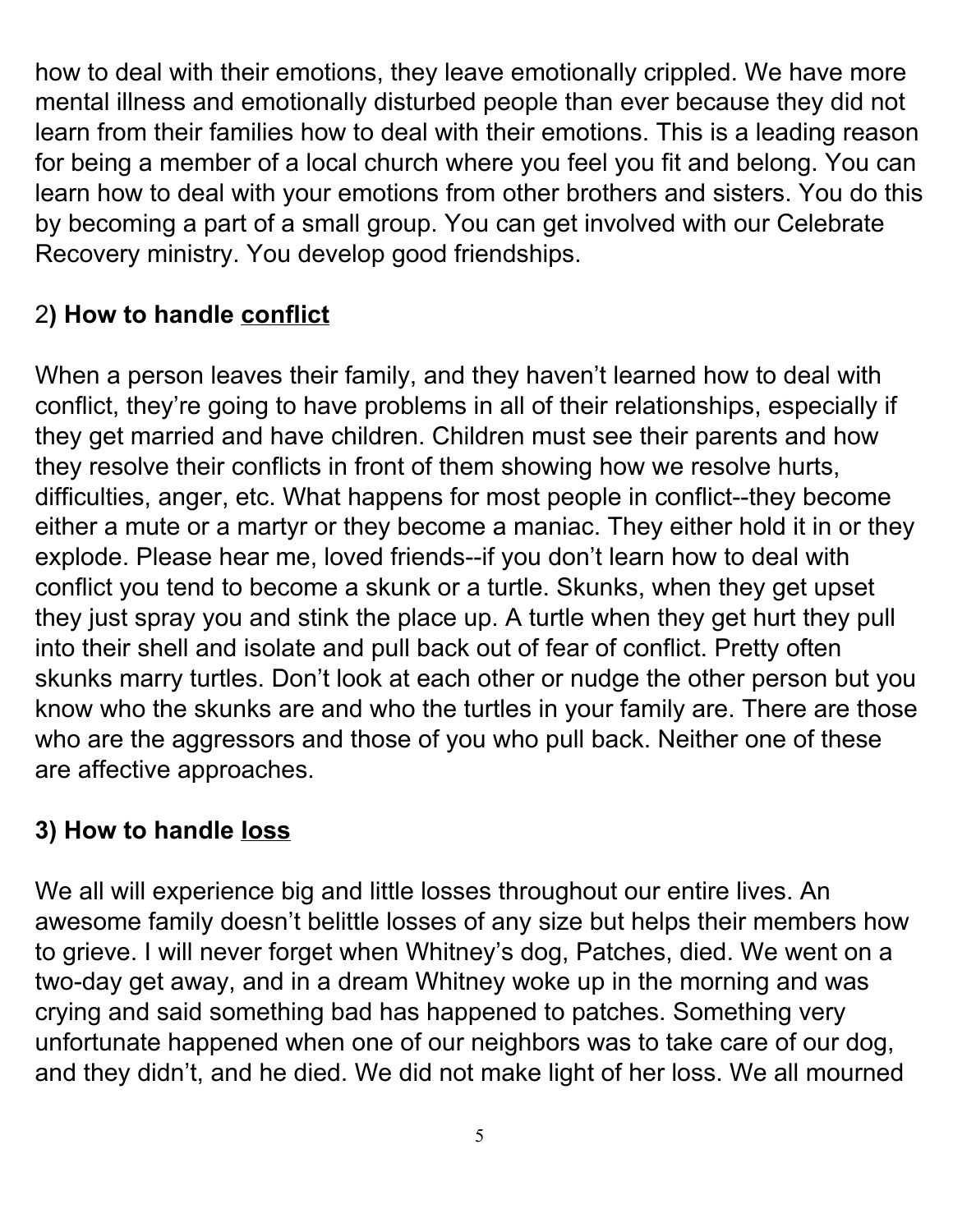and prayed together. Kathe being so incredibly wise got her two kittens not long afterwards. Dale is 22 years old and blind but she adores Dale. I love Proverbs 24:16 **"The godly person may trip seven times, but they will get up again."** A family that teaches their members to grieve their losses teaches them how to be resilient.

### 4**) What values matter most**

You get to help your kids learn this is important and this is not. Our culture is teaching our kids values that aren't very good. You want to teach your children that there are 3 basic temptations. The Bible calls them the lust of the flesh, the lust of the eyes and the pride of life. It has to do with how I feel, what I do and what I get in life. Secularists or philosophy would call them hedonism, materialism and secularism. But basically it's sex, salary and status. These are the three temptations that Jesus experienced, Moses, David and Adam experienced. You teach your children what matters most.

### **5) Habit development**

Habits develop our character

#### **B. How to encourage growth in your family**

## **1) By example**

In John 13:14-15 Jesus said, **"Since I have washed your feet, you ought to wash each other's feet. I have given you an example to follow. Do as I have done to you."** We learn best by example. Your kids don't want to hear a sermon; they want to see it.

#### **2) Through conversation**

You must have conversations about real issues, or they're not growing, especially in a biblical worldview. This is critical. Too many of our conversations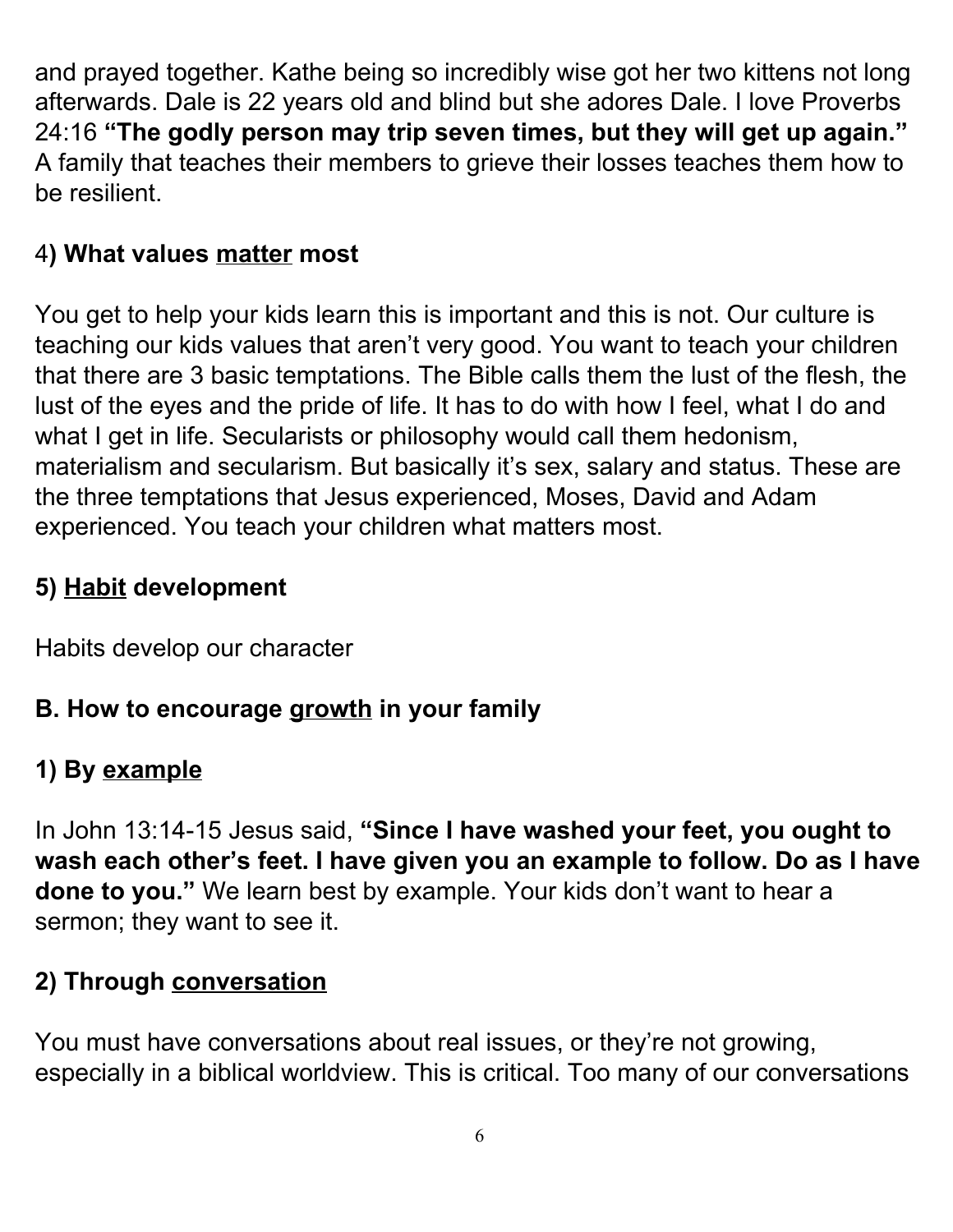are about we need to get here by this time. We discuss scheduling, eating and homework. But you have to have important discussions about what really matters in life. Deuteronomy 6:7 says, **"You must teach God's commandments to your children and talk about them when you're at home or out for a walk; at bedtime and the first thing in the morning."**

# **3) Avoid criticizing**

Please hear me: criticism never helps a family member grow. Nagging doesn't work. Condemning them doesn't work. Criticism focuses on what you don't want from them in attitude, thought and deed. Teaching them what you want and affirming them when they give you what you're looking for is the best way to help nurture growth in all things SERFVIP. Ephesians 6:4 says, **"Don't keep on scolding and nagging your children, making them angry and resentful. Instead bring them up with the loving training and teaching of the Lord."**

# **4) Avoid comparing**

Comparing your husband, wife, son, daughter or anyone else never works because God has made every one of us unique. Everyone is different. There's no one in the world like you or your family member. The Bible tells us not to compare. Build your wife, husband and child up. Comparison is unfair and lethal in any relationship. Galatians 6:4 says, **"Each person should judge his or her own actions and not compare themselves with others. Then they can be proud for what they themselves have done."**

## **III. Awesome families protect each other**

Awesome families protect each other when they go through the storms of life, because you need support to make it through the storms of life. Ecclesiastes 4:9-10 says, "**Two people are better off than one, for they can help each other succeed. 10 If one person falls, the other can reach out and help. But someone who falls alone is in real trouble."**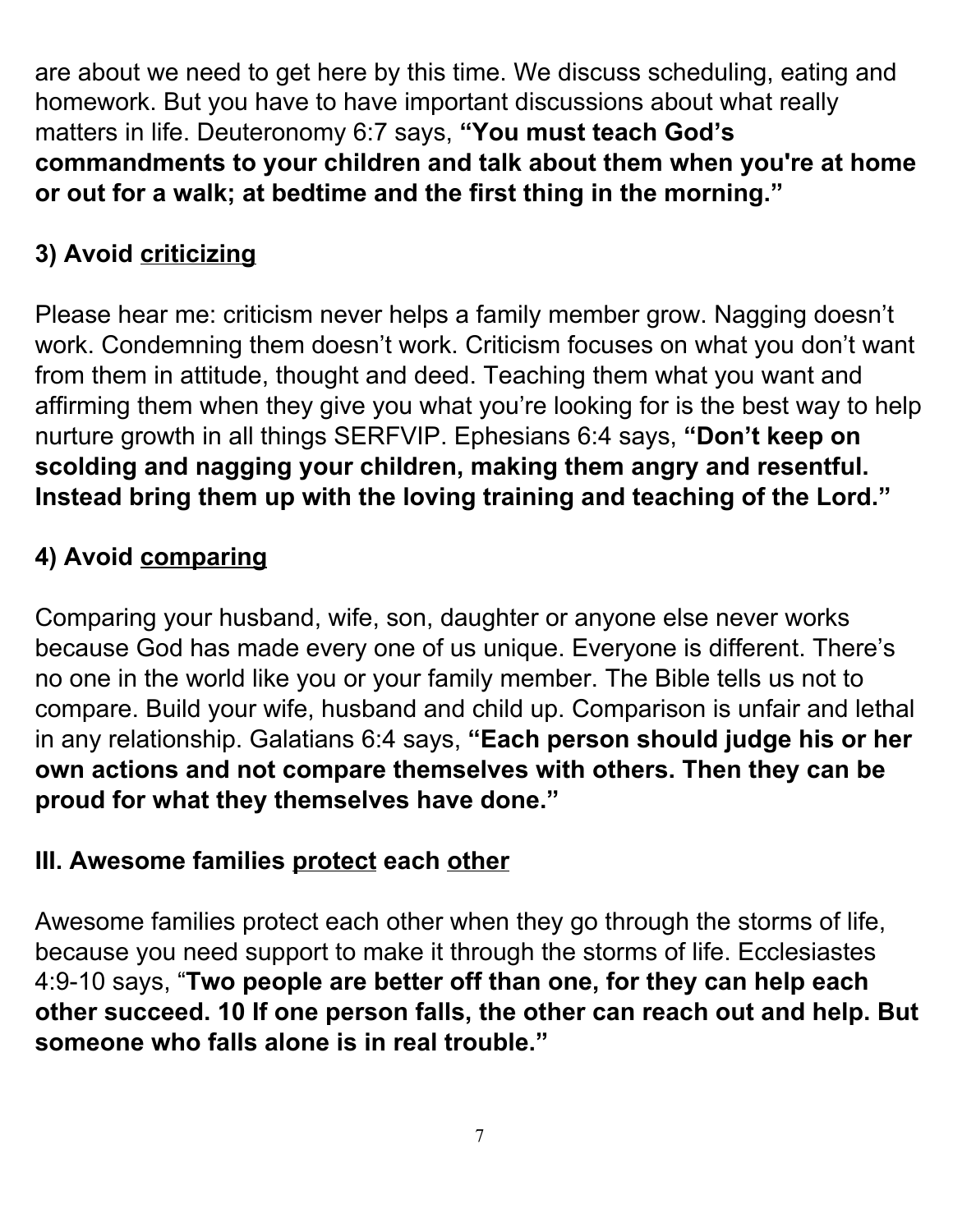#### **There are three types of storms to care for each other when they come:**

## **A. Change**

Change can be a big bump in the road. Change can be very upsetting, especially for children. I highly recommend that you get help from your small group, a brother or sister you respect or get some professional counseling. When you're going through a change it is very wise to get some outside advice. It is smart to get some coaching. Sometimes you need a family coach. I have had families bring in their entire family. It is incredible to watch what God will do. Awesome families help each other face the storm of change.

#### **B. Harmful ideas**

Our family members are being bombarded with harmful ideas through the media, entertainment and movies. Many children are provided for, but they are not protected. They're letting their kids go to movies they have no business going to see and watch TV shows they have no business watching and reading books and listening to music they should not. Parents protect kids in the storms of life. We need to be able to sit and discuss with our family members the harmful ideas that they are exposed to and talk them through the biblical values and alternatives that will feed their minds, spirits and behaviors.

## **C. Rejection**

This is a storm we will all face in life, and it's the most painful storm of all. When we feel betrayed, and rejected. When your children are rejected or when your husband or your wife feels rejection at work the family needs to rally around and be there as a raincoat in the storms of life. I will never forget when Benjamin tried out for the varsity team at APU. He had a great HS career and was excited to see if he could make the team. That year they only kept 12 players and Benjamin let us know he was the number 12 man. He was ecstatic and we were very excited for him. Kathe and I left for our vacation to Scottsdale, and, one day, I got a call from Benjamin, and he was crying and said he got cut. Kathe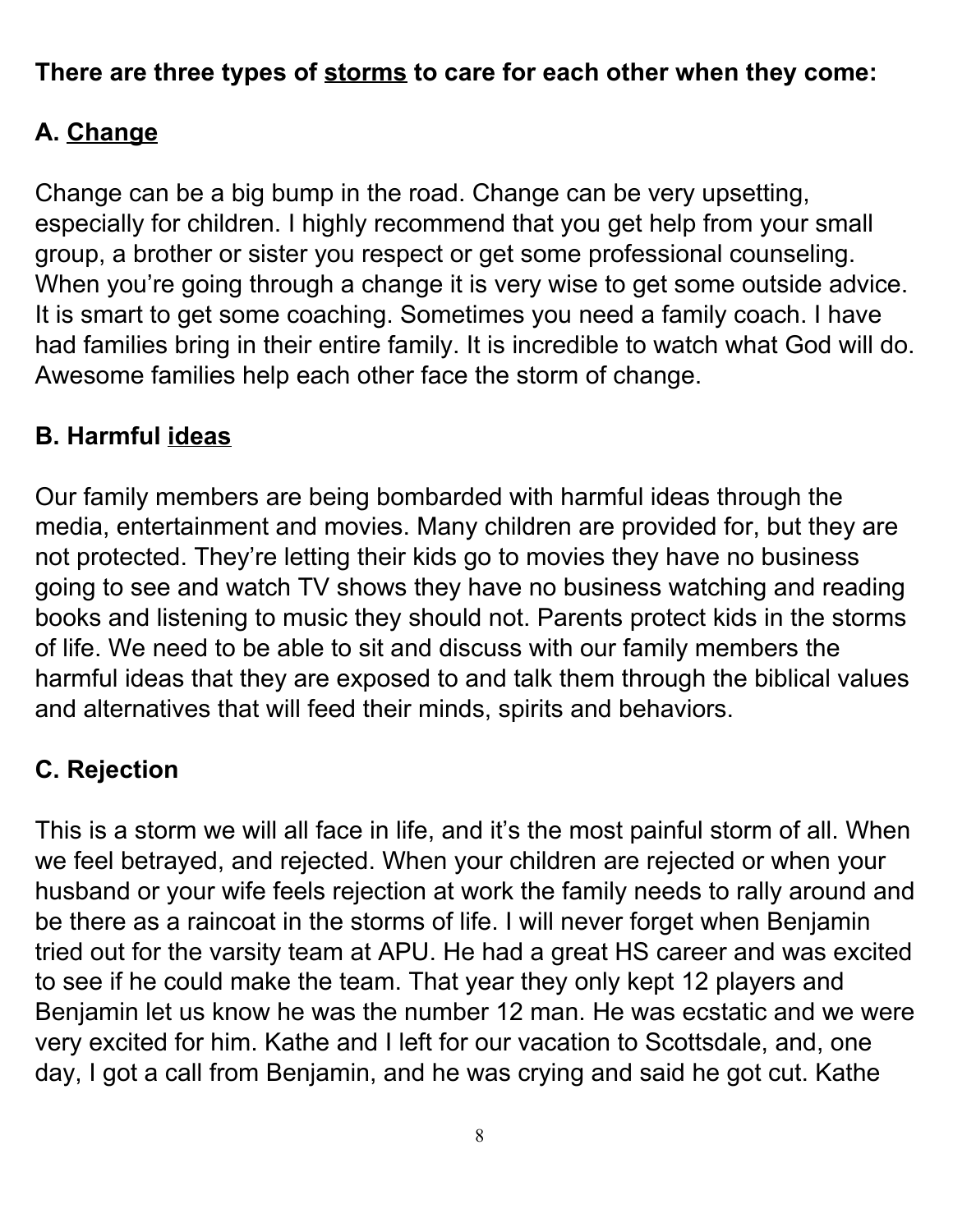and I immediately put him on a plane to come out with us. We just simply nursed him back to life for three days. We all wept together, and he shared his hurt, frustration, rejection and anger. It was one of the most exhilarating times for us as a family as we were there for him in his storm. We have been walking Whitney through the storm of her health. These times have brought us all closer together. Loved ones, it is neglect and abuse to not be there for your family and to walk with them through change, the harmful ideas they're exposed to and the rejection. Awesome families do this in spades, and your children will rise up and call you blessed because you're there for them.

#### **IV. Awesome families serve God and others together**

The Bible says we actually serve God by serving others. This is what we call the purpose of ministry. Awesome families teach their kids it's not about you. You're not the center of the universe. Awesome families teach their kids you were made by God for a mission. Awesome families teach their kids you were shaped to serve God. As I said, we're got a whole seminar on that--LD 301--to teach you and your family how to discover your shape and how to help your children discover their God given shape. I am the man I am today because my parents instilled in me certain values to care about other people. Loved ones, your children will either learn to be givers or takers. They learn to be one or the other by watching how you treat each other at home. How you treat your neighbors. How you treat your brothers and sisters in church. Do they see you making the worship of God, the serving of God by serving others, the sharing of your faith with others, the mentoring of others and the development of close intimate relationships a top priority in your life? Our kids have grown up seeing hundreds if not thousands of people come and go through our home. I loved it before Whitney left for Liberty she was actually attending our small group. That is a real feather in my cap to see her sharing her life with others. Benjamin and Whitney have grown up watching us have people living in our home for years. Awesome families are playful, awesome families encourage growth, awesome families protect each other and awesome families serve God by serving others. Let's pray. If you've never given your life to Christ that's the starting point. If you've never given your family to Christ, that's the starting point. Would you pray this